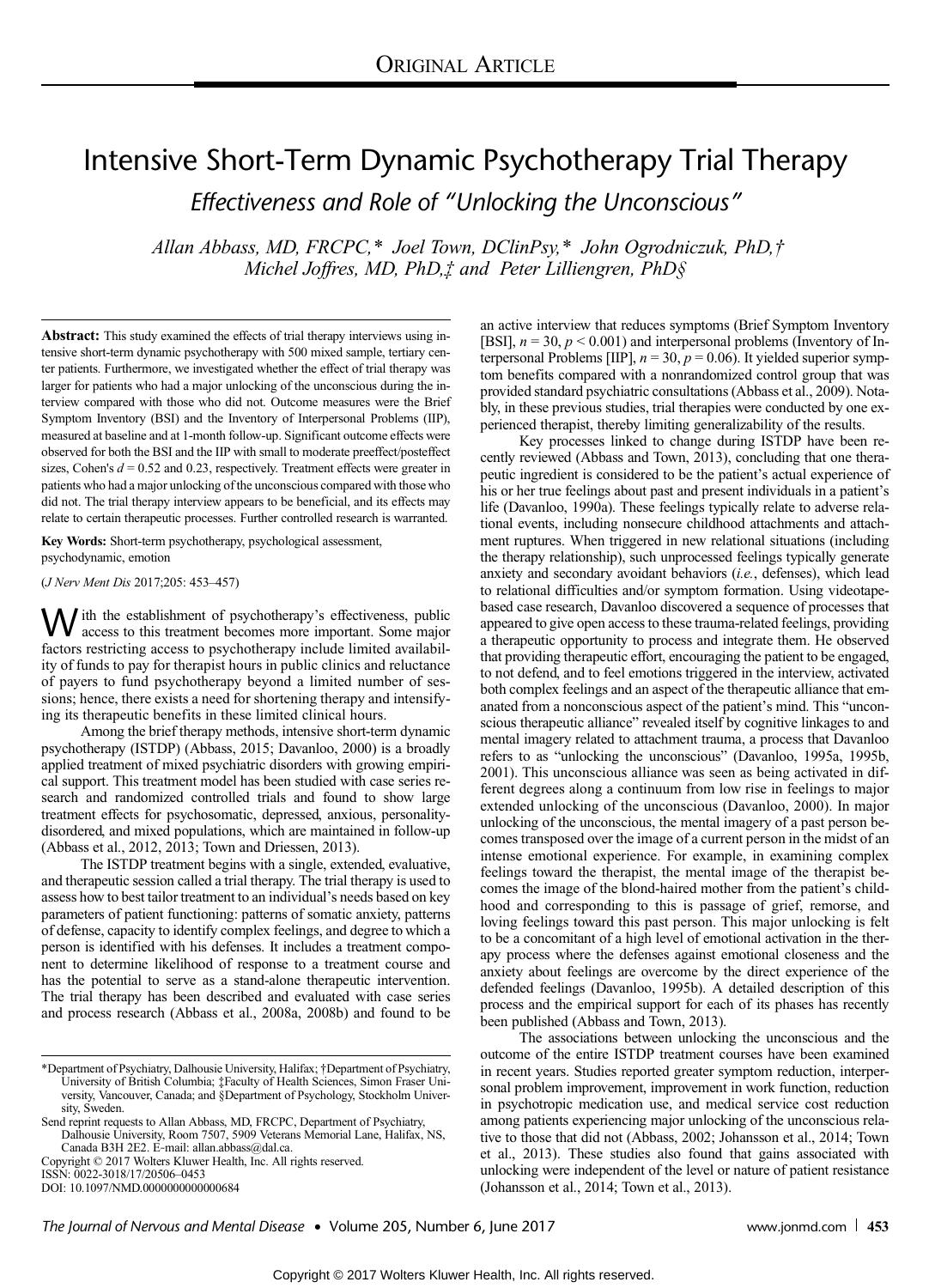To extend existing research, we examined responses to 500 consecutive trial therapies conducted by a range of therapists. We hypothesized that the trial therapy would yield significant clinical benefits and that outcome effects would be greater in those who had a major unlocking of the unconscious compared with those who did not.

# **METHODS**

# Setting and Participants

This study was conducted at an urban, university, and hospitalbased tertiary psychotherapy service. Referrals were from medical specialties, the emergency department, mental health services including specialty psychiatric services, and family physicians. The sample for this study was from a large-scale cost study of patients treated over 9 years by all trainees and therapists on the service (Abbass et al., 2015). Diagnostic and Statistical Manual of Mental Disorders, Fourth Edition, diagnoses were derived from clinical interviews and tabulated on an intake form. Patients were included if they had a trial therapy and completed at least one self-report outcome measure. They were excluded if they had substance dependence, organic brain syndrome, psychosis, or severe personality disorder with psychosocial instability precluding engagement.

As a standard procedure on this academic clinical service, all sessions were video recorded when possible for self-review, supervision, and quality assurance. In some cases, trial therapies were also observed live through closed circuit television. Participants signed a written consent for video recording and gave verbal informed consent to complete self-report measures as part of standard care on this service. Upon data entry, names were replaced by codes to maintain participant confidentiality. The video recordings were routinely rated for adherence, presence of major unlocking the unconscious, and level of resistance (see later details). This study was approved by the local hospital ethics review board and registered in ClinicalTrials.gov as identifier number NCT01924715.

## Intervention and Therapists

All participants received a trial therapy of ISTDP conducted on one visit lasting up to 3 hours (Abbass et al., 2008a, 2008b). This specialized evaluative procedure helps determine the relative contribution of emotional factors to somatic and psychiatric presentations and includes therapeutic elements where emotions related to trauma are examined and processed where possible. ISTDP has tailored formats to overcome high levels of defensiveness in the forms of emotional avoidance and damaging behavioral patterns with tailored interventions, including clarification, challenge, and "head on collision with resistance" (Davanloo, 2000). For patients with self-regulation deficits, including prominent dissociation, primitive defenses, depression, smooth muscle–related anxiety (such as irritable bowel syndrome), or conversion disorder, the session focuses on building capacity to recognize and reflect upon body responses related to anxiety and feeling states (Davanloo, 1990b, 2005). Once these reflective capacities are sufficiently developed, the focus is on experiencing and processing the underlying impulses and feelings. Emotional experiences are followed by extensive, collaborative recapitulation to link together feelings-anxiety-defense and past-current-therapeutic relationships: This interpretive work after emotional activation is believed to improve anxiety tolerance, improve reflective capacity, and fuel the therapeutic alliance (Davanloo, 1990a). Medical, psychiatric, and personal histories are gathered.

At the conclusion of the session, a treatment plan is offered, which may include follow-up with referral sources, a follow-up meeting 1 month later, or a recommendation to recontact on an as needed basis. Patients who were to be seen in a 1 month follow-up typically had little to no therapy contact between the meetings in part because of the 3- to 4-week delay in consultation letters reaching the referral sources.

Therapists were licensed health professionals and mental health professional trainees in ISTDP. Treatment fidelity was augmented through weekly video recording–based courses, weekly small video– based group supervision by an experienced supervisor (Abbass, 2004), and provision of technical literature on the model (Davanloo, 2000). Adherence ratings using a 4-point scale developed for a clinical trial in ISTDP (Abbass et al., 2008a, 2008b) were phased in during the period of this study.

# **Measures**

## Outcome

Self-report measures used include BSI (Derogatis and Melisaratos, 1983) and IIP (Horowitz et al., 1988). These well-validated measures were used at baseline on the day of the trial therapy and again at follow-up. Follow-up interviews were typically conducted 1 month after the trial therapy.

## Presence of Major Unlocking

The supervisor determined the presence of major unlocking based on direct live observation of interviews or video recordings. A preliminary study of reliability of ratings of degree of unlocking from 30 video vignettes was performed with three raters and yielded adequate inter-rater agreement ( $\kappa$  of 0.66 or greater). One of these raters was the supervisor in this current study, considered an expert in the treatment model. To investigate whether having a major unlocking of the unconscious during the trial therapy correlated with greater treatment effects compared with those without, we used a binary variable (*i.e.*, unlocking, coded  $1 =$  "did have a major unlocking of the unconscious during trial therapy,"  $0 =$  "did not have a major unlocking of the unconscious during therapy") to capture this process.

## **Resistance**

Based on case series data from several hundred patients, Davanloo (1990a) established two operationally defined spectra of patients based on the observed nature of in-session use of defenses (resistance) and anxiety discharge patterns. A patient is considered to have "fragile character structure" when primitive defenses and cognitive perceptual disruption are prominent features: members of this group have prominent dissociation and paranoid tendencies. In contrast, "psychoneurotic spectrum" patients are those whose have other forms of defense and whose anxiety affects voluntary and involuntary muscles in the body. Both these spectra range from mild to severe with each having specific features identifiable in the trial therapy (Davanloo, 2000). Previous research has found differing treatment responses and durations between these different patient categories (Abbass, 2002; Abbass et al., 2008a, 2008b; Johansson et al., 2014), providing further validation of the concept of two spectra. Hence, for this study, we controlled for the type of resistance by including a binary variable that described this (*i.e.*, resistance, coded  $0 =$  "psychoneurotic spectrum,"  $1 =$  "fragile" character structure"). Coding of treatment resistance was likewise conducted by the experienced ISTDP supervisor during live observation or videotape-based review of the trial therapy. These ratings were blind in that they were conducted before knowing the follow-up patient ratings on self-report scales.

## Statistical Analyses

The study had an open design, and no control group was used. Statistical analyses were therefore carried out within a linear mixedeffect framework (Singer and Willett, 2003) that focused both on the within-group effects of treatment on outcome (effect of time) and on whether having a major unlocking of the unconscious during the trial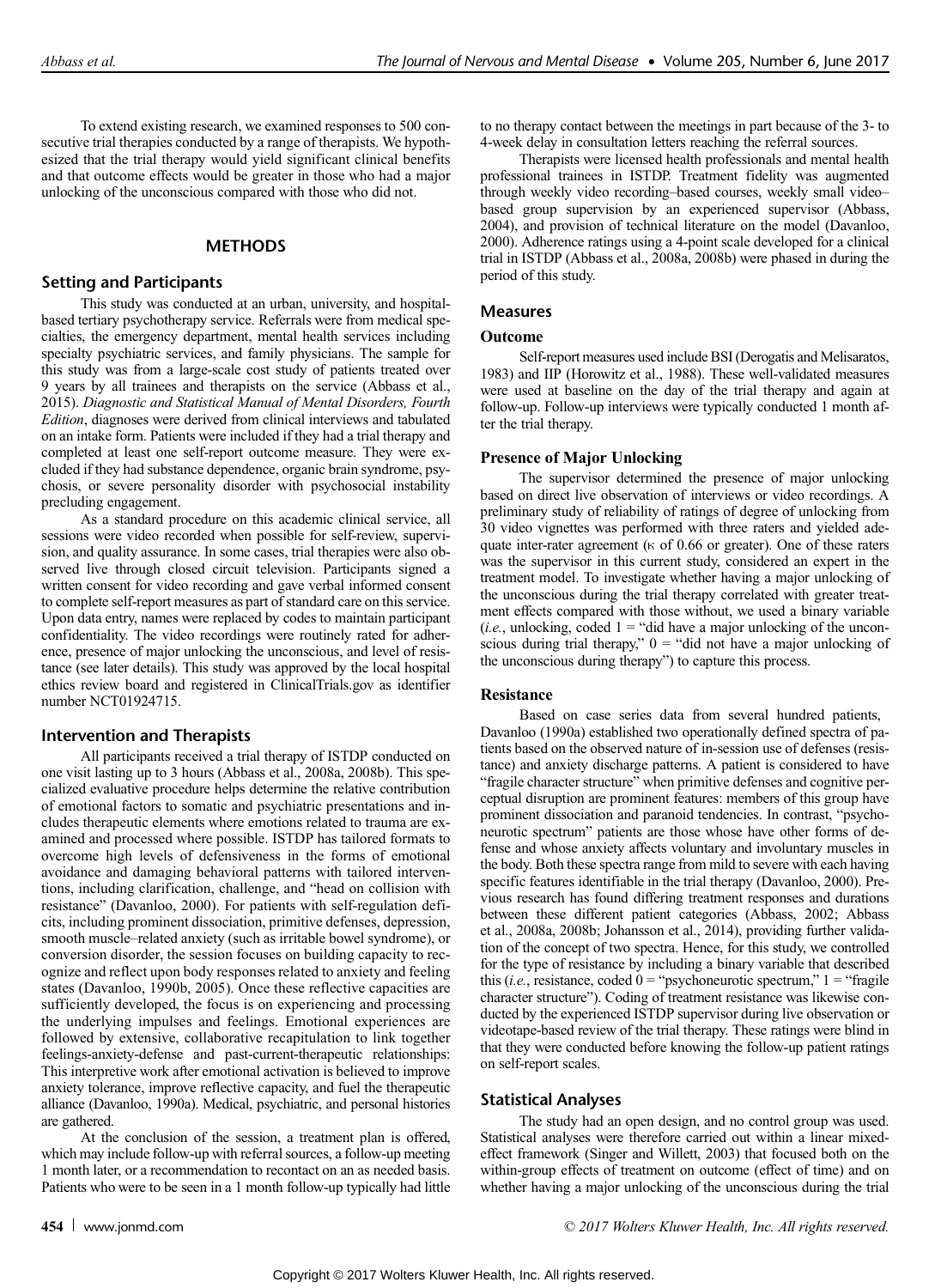therapy was associated with effects on the outcome measures. First, unconditional models were estimated for both BSI and the IIP to examine the average change rate from pretrial to posttrial therapy. These models were estimated with random intercepts and time (coded 0 for baseline and 1 for posttrial therapy assessment) entered as a fixed effect. Second, conditional models were estimated to examine whether the rate of change in BSI and IIP differed as a function of having a major unlocking of the unconscious during the trial therapy. Thus, unlocking was entered as a fixed effect predictor as well as in interaction with time. In addition, the type of treatment resistance was included as a control in the conditional model based on previous research showing baseline and outcome differences between these two groups.

Because many patients did not return for a second visit (i.e., postdata was missing), we used maximum likelihood estimation to make use of all available data. This form of estimation provides unbiased estimates under the less restrictive assumption of data missing at random (Mallinckrodt et al., 2001), which allows the probability of data being missing to be dependent on both outcome variables (e.g., symptom level as measured by the BSI and the IIP) and predictors (Little and Rubin, 2002). Within-group effect sizes (Cohen's d) were calculated using observed means and standard deviations, controlling for precorrelations/postcorrelations (Borenstein et al., 2011). The primary  $\alpha$  level was set to 0.05 because of the exploratory nature of the study (Bender and Lange, 2001). All calculations were performed using SPSS version 21 (SPSS, Inc, Chicago, IL).

To evaluate whether there were different rates of unlocking on the two spectra of resistance, we conducted post hoc analyses, using a  $\chi^2$  test, between the two spectra and those with versus without major unlocking. Because fragile patients tend to require capacity building efforts before being able to tolerate an unlocking, we expect them to have lower rates of major unlocking. Similarly, we compared rates of unlocking with trial therapies that were rated at or above the adherence cutoff of 3 of 4 versus those who did not reach this cutoff. Adherence ratings were only available for  $34\%$  ( $n = 170$ ) of these patients because this rating had been phased in during the study interval so this was not included as a variable in the modeling noted earlier.

## **RESULTS**

#### Sample and Therapists

Five hundred sequential patients who had a trial therapy and completed baseline measures were included. Female patients comprised 305 (61.0%) and male patients were 195 (39.0%). They averaged 40.9 years of age (SD, 13.0 years). The most common diagnoses were a somatoform disorder (59.8%), personality disorder (48.2%), major depression (38.4%), and generalized anxiety disorder (30.5%). In regard to psychodiagnostic categories, 71.6% were placed on the spectrum of psychoneurotic disorders and 27.4% had a fragile character structure (1.0% had missing values). In follow-up an average of 1 month later, 269 and 237 completed the BSI and IIP, respectively.

A total of 15 therapists provided 500 trial therapies. Eight were residents or fellows in psychiatry, two were psychologists, and one each was a psychiatrist, a family physician, a behavioral nurse specialist, an occupational therapist, and a social worker. Adherence ratings were available for 170 of the trial therapies and averaged 3.2 (SD, 0.83) on a 4-point scale with 3 as the adherent cutoff, suggesting adequate adherence to the ISTDP model.

# Baseline Status and Effects of Time

Observed means (SD) before and after for the BSI were 1.63 (0.76) and 1.34 (0.78), respectively, and for the IIP were 1.53 (0.66) and 1.39 (0.73), respectively. Results from the unconditional model revealed significant effects of time on both the BSI and the IIP (Table 1), with estimated rates of change as −0.26 and −0.15 for the BSI and the IIP, respectively (negative estimates indicating a symptom reduction over time). Preeffect/posteffect sizes were moderate for the BSI (Cohen's  $d = 0.52$ ) and small for the IIP ( $d = 0.23$ ).

# Effect of Unlocking

Of the 500 included participants, 120 (24.6%) had major unlocking of the unconscious during the trial therapy session. Data on unlocking were missing for 13 patients (2.6% of sample). There was no significant baseline difference between those with major unlocking and those without on both the BSI (mean difference =  $0.020$ , SE =  $0.077$ ,  $t(485) = 0.273$ ,  $p = 0.785$ ) and the IIP (mean difference = -0.055, SE = 0.075,  $t(451) = -0.733$ ,  $p = 0.465$ ). Results for the final conditional models revealed that those with major unlocking had greater improvement on both the BSI and the IIP between pretrial and posttrial. The additional effect of unlocking was estimated at −0.14 for the BSI, which trended (*i.e.*,  $p < 0.10$ ) toward significance ( $p = 0.07$ ), whereas the estimate for IIP was significant at −0.18 (Table 1). Preeffect/ posteffect sizes for patients with major unlocking were large for the BSI ( $d = 0.91$ ) and moderate for IIP ( $d = 0.53$ ), respectively. These effects are illustrated in Figure 1.

Resistance was significant as a fixed effect for both BSI and IIP, suggesting that patients belonging to the fragile group had more symptoms at baseline. Post hoc analyses also found that fragile patients were less likely to have a major unlocking in the trial therapy compared with nonfragile patients  $(\chi^2(1)) = 14.943$ ,  $p < 0.001$ ). Despite these two findings, when tested as a predictor of change within the statistical model, resistance did not interact with time; thus, the impact of resistance on

| TABLE 1. Linear Mixed Effects Models Estimating Change in BSI and IIP From Baseline to Follow-up After Trial Therapy |  |  |  |
|----------------------------------------------------------------------------------------------------------------------|--|--|--|
|                                                                                                                      |  |  |  |

|                      |            | <b>BSI</b>                 |                          | $\mathbf{H}$               |                          |  |
|----------------------|------------|----------------------------|--------------------------|----------------------------|--------------------------|--|
| <b>Fixed Effects</b> |            | <b>Unconditional Model</b> | <b>Conditional Model</b> | <b>Unconditional Model</b> | <b>Conditional Model</b> |  |
| Initial status       | Intercept  | 1.63 <sup>a</sup>          | 1.51 <sup>a</sup>        | $1.52^{\rm a}$             | 1.45 <sup>a</sup>        |  |
|                      | Unlocking  |                            | 0.05                     |                            | 0.08                     |  |
|                      | Resistance |                            | $0.37^{\rm a}$           |                            | $0.16^{b}$               |  |
| Rate of change       | Intercept  | $-0.26^{\rm a}$            | $-0.20^{\rm a}$          | $-0.15^{\rm a}$            | $-0.10^{b}$              |  |
|                      | Unlocking  |                            | $-0.14^c$                |                            | $-0.18^{b}$              |  |
|                      | Resistance |                            | $-0.06$                  |                            | 0.05                     |  |
| ${}^{a}p$ < 0.01.    |            |                            |                          |                            |                          |  |
| $\rm{^b}p < 0.05$ .  |            |                            |                          |                            |                          |  |
| ${}^c p = 0.07$ .    |            |                            |                          |                            |                          |  |

© 2017 Wolters Kluwer Health, Inc. All rights reserved. [www.jonmd.com](http://www.jonmd.com) 455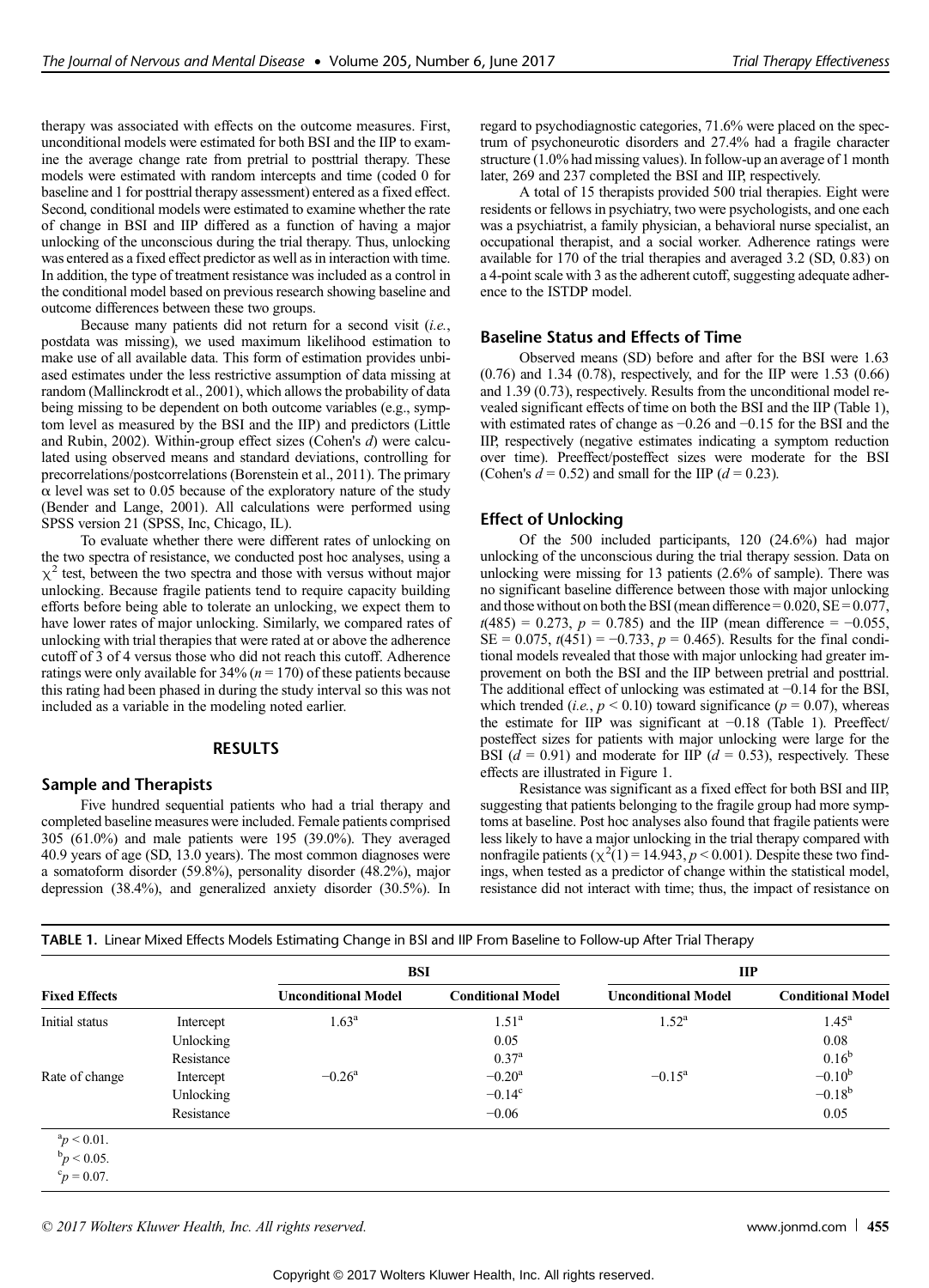

FIGURE 1. Mean predicted values on BSI and IIP for patients with or without unlocking during the trial therapy.

outcomes did not differ between those with major unlocking and those without.

In those with major unlocking, 96.7% met the clinical cutoff (3 of 4 or greater) for adherent, whereas only 45.7% without unlocking met this cutoff, a statistically significant difference ( $\chi^2$  = 25.9, p < 0.05).

#### Backchecks on Missing Data

Although the analytic method we used incorporates adjustments for missing data, we also performed backchecks. We found no significant differences between psychoneurotic (missing  $n = 162/358$ ) and fragile patients (missing  $n = 67/137$ ) in terms of missing data on the BSI ( $\chi^2 = 0.532$ ,  $df = 1$ ,  $p = 0.482$ ) and IIP ( $\chi^2 = 0.779$ ,  $df = 1$ ,  $p = 0.420$ ). Intake score did not differ significantly between patients with complete or missing data on BSI (mean difference =  $-0.99$ ,  $df = 498$ ,  $t = 1.453$ ,  $p = 0.147$ ) or IIP (mean difference = -1.00,  $df = 498$ ,  $t = 1.467$ ,  $p = 0.143$ ). Finally, the model estimates for completers only did not differ significantly from the entire group of patients as reported in Table 1.

#### **DISCUSSION**

Within limitations we will describe later, this study suggests that the trial therapy model may be beneficial for diverse, tertiary-referred patient groups. Because this was a study of a range of therapists, it extends previous research suggesting that the trial therapy was effective (Abbass et al., 2008a, 2008b) and superior to general psychiatric intake interviews (Abbass et al., 2009) in the hands of a single therapist. Significant improvements were self-reported on both symptom and interpersonal problem measures. Moreover, the effects seen in the group with major unlocking were moderate to large and occurred in not just a few patients but in one quarter of these tertiary patients.

The outcome parallels those of other studies of ultra brief psychodynamic therapy. Using a three-session model, Barkham et al. (1999) reported large sustained gains in clients with subsyndromal depression. Despland et al. (2005) reported moderate and significant symptom reduction and social adjustment gains after a five-session model of psychodynamic therapy was provided to self-referred psychiatry outpatients. Aafjes-van Doorn et al. (2014) used a single-session model with secondary care patients and reported large, significant gains on the Clinical Outcomes in Routine Evaluation Outcome Measure and trends to improvement on the BSI. However, they did not find significant interpersonal problem gains in a smaller sampled study, and they also did not find that outcomes varied with a measure of emotional activation.

The observation that fragile patients had lower unlocking rates matches the clinical observations that these patients have lower emotional capacities and require interventions to build anxiety tolerance before being able to experience unlocking. Nonetheless, previous research has found both groups to benefit equally from major unlocking when the patient is able to achieve this event (Johansson et al., 2014; Town et al., 2013). Once again, here we did not find differences between the groups when unlocking is controlled for, meaning that the unlocking event has similar effects across groups regardless of the type of resistance.

These findings suggest that unlocking may be beneficial when it can be facilitated across patient populations regardless of symptom or interpersonal problem burden. There may be other patient subcategories within the larger sample of this study design that may be more or less likely to experience unlocking. For example, patients with active major depression, conversion disorder, and somatization who were categorized as having psychoneurotic disorders (not fragile character structure) may also have had a lower rate of major unlocking in the trial therapy because of the need to build emotional capacity over multiple therapy sessions ahead of tolerating the unlocking itself (Davanloo, 2000). Nonetheless, the finding that unlocking is beneficial when it occurs in both patient groups, and regardless of the baseline symptom and interpersonal loads, indicates that the process of facilitating an unlocking appears to be an independent therapeutic event.

The methodological limitations of this study suggest that these promising findings should be interpreted with caution. First, there were missing data points because many patients only had one session, necessitating the analytic methods we used. Further patients with only one interview were of more than one category (e.g., those recommended to return if need be versus those referred to resources in their own jurisdiction), presenting a possible confound. Second, the ratings of spectrum and unlocking were completed by a single instructor, opening the possibility of bias in evaluating these parameters; these ratings were however completed before viewing patient outcome measures, thus, preserving this component of blindness. Third and related to this, rise and resistance levels were rated at the same tape review leaving the possibility that these measurements influenced one another. Fourth, even though there were no baseline differences between those who had major unlocking versus those who did not, it is possible that unlocking was a product of some other unique patient characteristics not measured by this study that predispose to better outcomes; hence, major unlocking may have been a product of unmeasured patient factors. Fifth, although typically patients did not have treatment sessions between the trial and follow-up interviews, it is possible that those few who did have some treatment sessions derived benefits that could confound results. Finally, this study lacked a control condition to account for the effects of time passage and the generic effects of an assessment interview. Examining the outcomes of those with and without major unlocking, however, may be considered a type of control comparison where all patients had interviews but observed emotional events differed qualitatively.

Among its strengths, this study reflected real-world practice conditions by using a range of therapists and a broad spectrum of

456 [www.jonmd.com](http://www.jonmd.com) example and the community of  $\degree$  2017 Wolters Kluwer Health, Inc. All rights reserved.